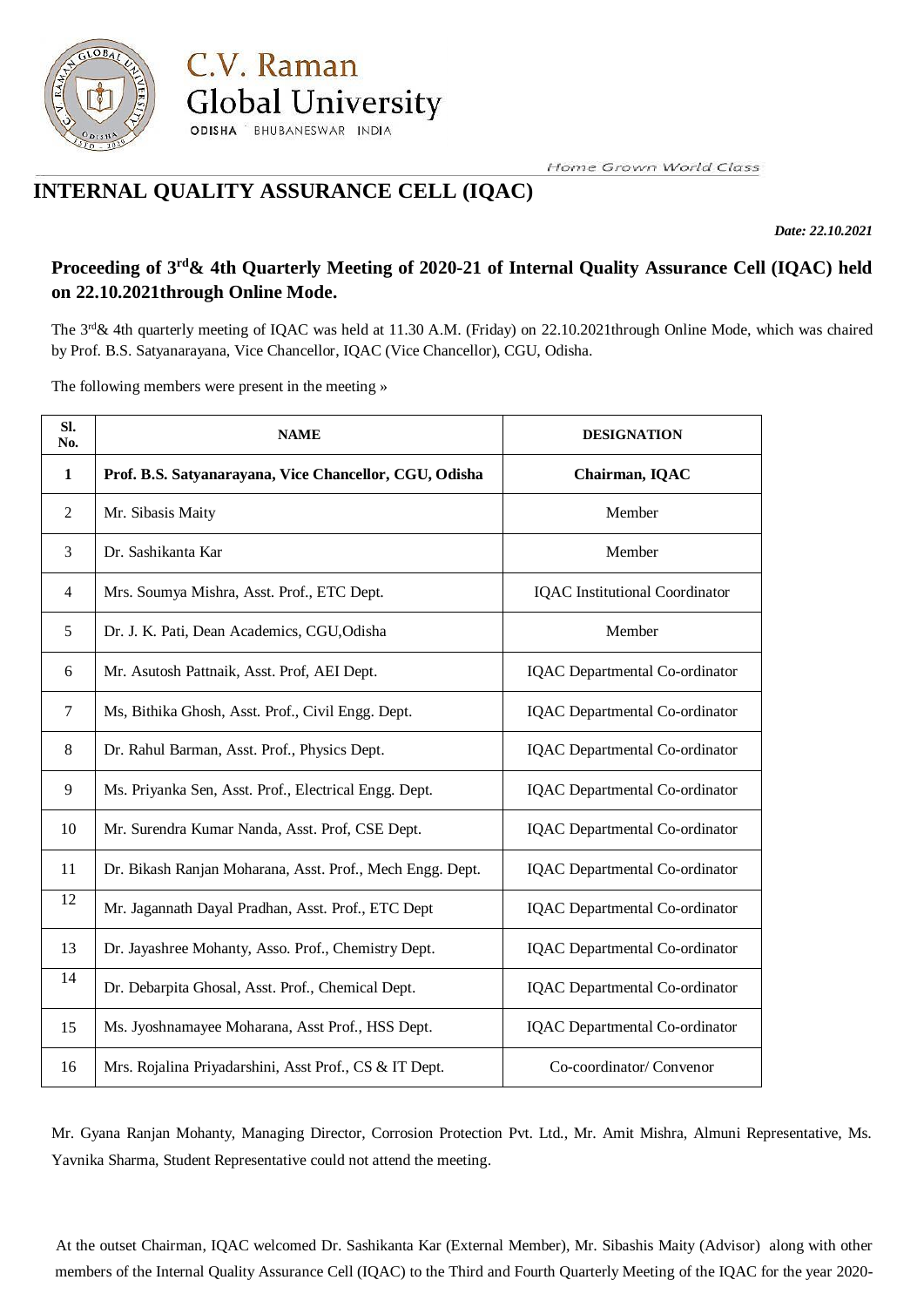Thereafter, the agenda items were taken up for discussion with the permission of the Chair.

## **Following points were discussed and decisions were taken»**

# **Item No. 1: Confirmation of proceeding of 2nd Quarterly meeting of IQAC for the year 2020-21.**

A review of 2nd Quarterly Meeting of IQAC proceeding was made by all members and a final confirmation was ensured fulfilling the action items mentioned in the Minutes of the Meeting (MoM).

## **Item No. 2: Discussion on the Action Taken Report.**

The Action Taken Report based on the resolution of earlier meeting was discussed serially. Appreciable organization and participation in FDPs, Webinar, Invited talks, Co-curricular activities and subsequent participation by the faculties and students were highlighted.

## **Item No. 3: Initiating Blended form of learning**

Giving due cognizance to NEP2020 and ongoing pandemic with COVID protocol, blended form of learning was encouraged to be established for maintaining quality teaching and learning for the students. It was advised to go for 3:1 ratio in the class conduction for online: offline session per week per course. Faculties were advised to adopt flip learning based classroom teaching. IQAC was directed to monitor teaching material including PPT and Educational videos to be employed during blended form of classroom conduction.

# **Item No. 4: Undertaking Universal Human Value course**

Pertaining to NEP2020, it was stressed that all faculty members must undertake UHV course as per AICTE mandate within the academic year, 2021-2022. Faculties may share their certificate of completion.

#### **Item No. 5: Planning for virtual Induction program for first year admission students**

It was decided that IQAC under the leadership of VC, CGU and Dean-FOE, CGU will be coordinating the 14-day Induction program for 1st year admission students 2021-22, as per AICTE norms. The two-week induction programs will be also including the UHV Modules along with Centre visits, interaction with Department faculties and section heads, and city tours.

#### **Item No.6: Discussion on Student Satisfaction Survey and action taken report**

Student Satisfaction Survey report was placed among the committee members and discussed about the action taken for the grievance related to the academic and non academic issues. Issues resolved may please be found below:

| SI.<br>No. | <b>Grievance</b>                                                                        | Dept. Involve  | Redressed/<br><b>Action taken</b>                                                                            |  |
|------------|-----------------------------------------------------------------------------------------|----------------|--------------------------------------------------------------------------------------------------------------|--|
| 01         | Math course is proceeding very fast,<br>student getting very few times to<br>understand | Math/IQAC      | Teachers were counseled and further reviewed<br>for taking adequate time to explain the topic in<br>details. |  |
| 02         | Need more explanation in lab classes                                                    | Concerned dept | Extra Lab sessions were scheduled for<br>demonstration in details.                                           |  |
| 03         | Unable to login collpoll/LMS platform                                                   | Technical team | Technical team has traced out the problem of                                                                 |  |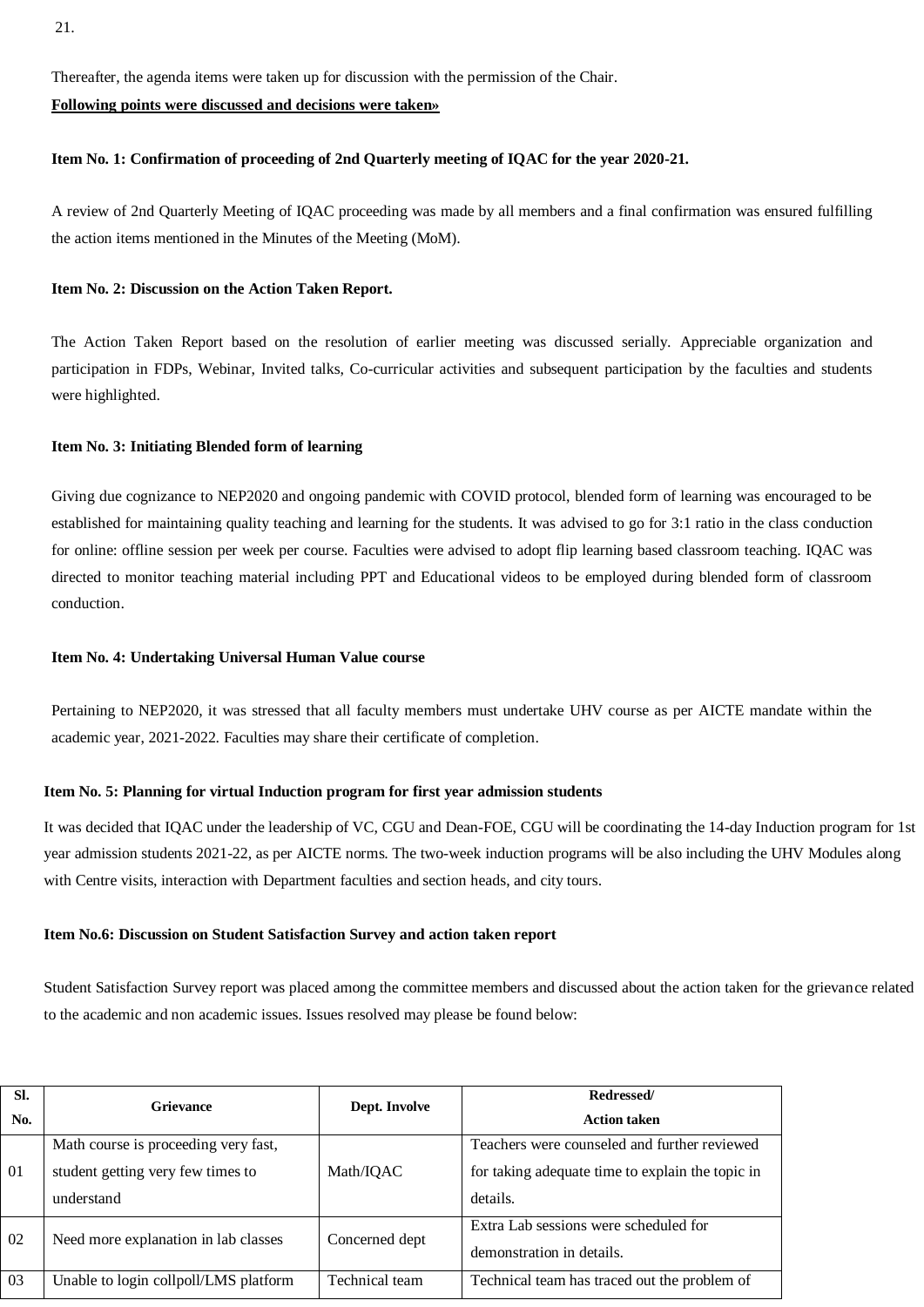|    |                                                           |                                          | the students and resolved the issue within 24<br>hours.                                                                                                                                                                          |
|----|-----------------------------------------------------------|------------------------------------------|----------------------------------------------------------------------------------------------------------------------------------------------------------------------------------------------------------------------------------|
| 04 | Lectures notes/LMS Platform some time<br>showing errors   | Technical team                           | Technical team has resolved the issue within 36<br>hours.                                                                                                                                                                        |
| 05 | Issue with wifi connection in hostel                      | Chief Warden<br>Hostel/ System<br>Deptt. | Issue has been identified and resolved within<br>72 hours.                                                                                                                                                                       |
| 06 | Issue in RO filter installed in hostel                    | Chief warden hostel                      | The pump connecting the water tank to the RO<br>was faulty and had to be replaced. Issue was<br>resolved within 4 days.                                                                                                          |
| 07 | Meal timing in hostel canteen is not<br>followed properly | Canteen                                  | Due to ongoing maintenance work the canteen<br>was temporarily shifted to central canteen due to<br>which students needed more time to walk up to<br>the central canteen from hostel. This issue was<br>resolved within 15 days. |

# **Item No.: 7: Presentation of Workshops/Webinars/Seminars/FDP/Training after the last meeting of IQAC.**

Details on the following activities were presented during the meeting »

|                | Name of the<br><b>Faculty</b>                    | <b>Full name of</b><br>the Dept.                     | <b>Indicate</b><br>whether<br><b>International</b><br><b>Name of the Event</b><br>/National/Sta<br>te/Local<br>Level |                                                                                                                                                         |                                                                              | Date       |                |
|----------------|--------------------------------------------------|------------------------------------------------------|----------------------------------------------------------------------------------------------------------------------|---------------------------------------------------------------------------------------------------------------------------------------------------------|------------------------------------------------------------------------------|------------|----------------|
| SI.<br>No.     |                                                  |                                                      |                                                                                                                      |                                                                                                                                                         | <b>Indicate whether</b><br>Seminar/Symposi<br>um/Conference/<br>Workshop/FDP | From       | T <sub>0</sub> |
| 1              | DR-SIVA<br><b>PRASAD</b><br><b>BEHERA</b>        | Mathematics                                          | National                                                                                                             | Curve fitting least of square fit to<br>polynomial                                                                                                      | <b>SEMINAR</b>                                                               | 26-06-2021 | 26-06-2021     |
| $\overline{2}$ | <b>ASUTOSH</b><br><b>PATNAIK</b>                 | Electrical and<br>Electronics<br>Engineering         | National                                                                                                             | Summer Training in LabVIEW                                                                                                                              | <b>INVITED TALK</b>                                                          | 28-06-2021 | 28-06-2021     |
| 3              | $DR- M-Z-$<br><b>LAZARUS</b>                     | Electrical and<br>Electronics<br>Engineering         | National                                                                                                             | Soft Computing Techniques and<br>their Applications in Electrical<br>Engineering                                                                        | <b>ATAL-FDP</b>                                                              | 28-06-2021 | 02-07-2021     |
| $\overline{4}$ | DR-PRANAB<br><b>KISHOR</b><br>MOHAPATRA          | Chemistry                                            | National                                                                                                             | Drug Engineering                                                                                                                                        | <b>ATAL FDP</b>                                                              | 28-06-2021 | 02-07-2021     |
| 5              | <b>SANJEET</b><br><b>KUMAR</b><br><b>SUBUDHI</b> | Electrical<br>Engineering                            | National                                                                                                             | Entrepreneurship, Innovation, IPR<br>Startup                                                                                                            | <b>FDP</b>                                                                   | 28-06-2021 | 03-07-2021     |
| 6              | <b>SMITARANI</b><br>SAHOO                        | Electrical<br>Engineering                            | National                                                                                                             | ATAL FDP on "soft computing<br>techniques and their applications<br>in Electrical Engineering"                                                          | <b>FDP</b>                                                                   | 28-06-2021 | 02-07-2021     |
| $\overline{7}$ | <b>SANJEET</b><br><b>KUMAR</b><br><b>SUBUDHI</b> | Electrical<br>Engineering                            | National                                                                                                             | FDP on Entrepreneurship-<br>Innovation-IPRS-Startup                                                                                                     | <b>FDP</b>                                                                   | 28-06-2021 | 03-07-2021     |
| 8              | MADHU<br><b>KALYAN REDDY</b><br>PULAGAM          | Mechanical<br>Engineering                            | National                                                                                                             | <b>AICTE Sponsored Online Short</b><br>Term Training Program on Hybrid<br>& Electric Vehicle Technologies<br>For Sustainable Mobility<br>(HEVTSM-2021)" | <b>STTP</b>                                                                  | 28-06-2021 | 03-07-2021     |
| 9              | <b>MADHUSMITA</b><br><b>SAHU</b>                 | Computer<br>Science and<br>Information<br>Technology | National                                                                                                             | Workshop on Tools for Research<br>& How to Write a Paper                                                                                                | Workshop                                                                     | 28-06-2021 | 28-06-2021     |
| 10             | MADHUSMITA<br><b>SAHU</b>                        | Computer<br>Science and<br>Information<br>Technology | National                                                                                                             | FDP on MultiTechnology                                                                                                                                  | <b>FDP</b>                                                                   | 28-06-2021 | 03-07-2021     |
| 11             | <b>AMIT</b><br><b>KARMAKAR</b>                   | Electrical<br>Engineering                            | National                                                                                                             | <b>Advanced Innovation Ambassador</b><br>training                                                                                                       | <b>ONLINE</b><br><b>TRAINING</b>                                             | 30-06-2021 | 30-06-2021     |
| 12             | DR-JAYASHREE<br><b>MOHANTY</b>                   | Chemistry                                            | National                                                                                                             | 20+ open grant for small and grass<br>root NGOs                                                                                                         | <b>WEBINAR</b>                                                               | 02-07-2021 | 02-07-2021     |
| 13             | DR-SIVA<br><b>PRASAD</b><br><b>BEHERA</b>        | Mathematics                                          | National                                                                                                             | $20+$ open grant for small and grass<br>root NGO's                                                                                                      | <b>SEMINAR</b>                                                               | 02-07-2021 | 02-07-2021     |
| 14             | DR-<br>SABYASACHI<br><b>PARIDA</b>               | Department of<br>Physics                             | National                                                                                                             | 20+ Open Grant for Small and<br><b>Grass Root NGOs</b>                                                                                                  | <b>WEBINAR</b>                                                               | 02-07-2021 | 02-07-2021     |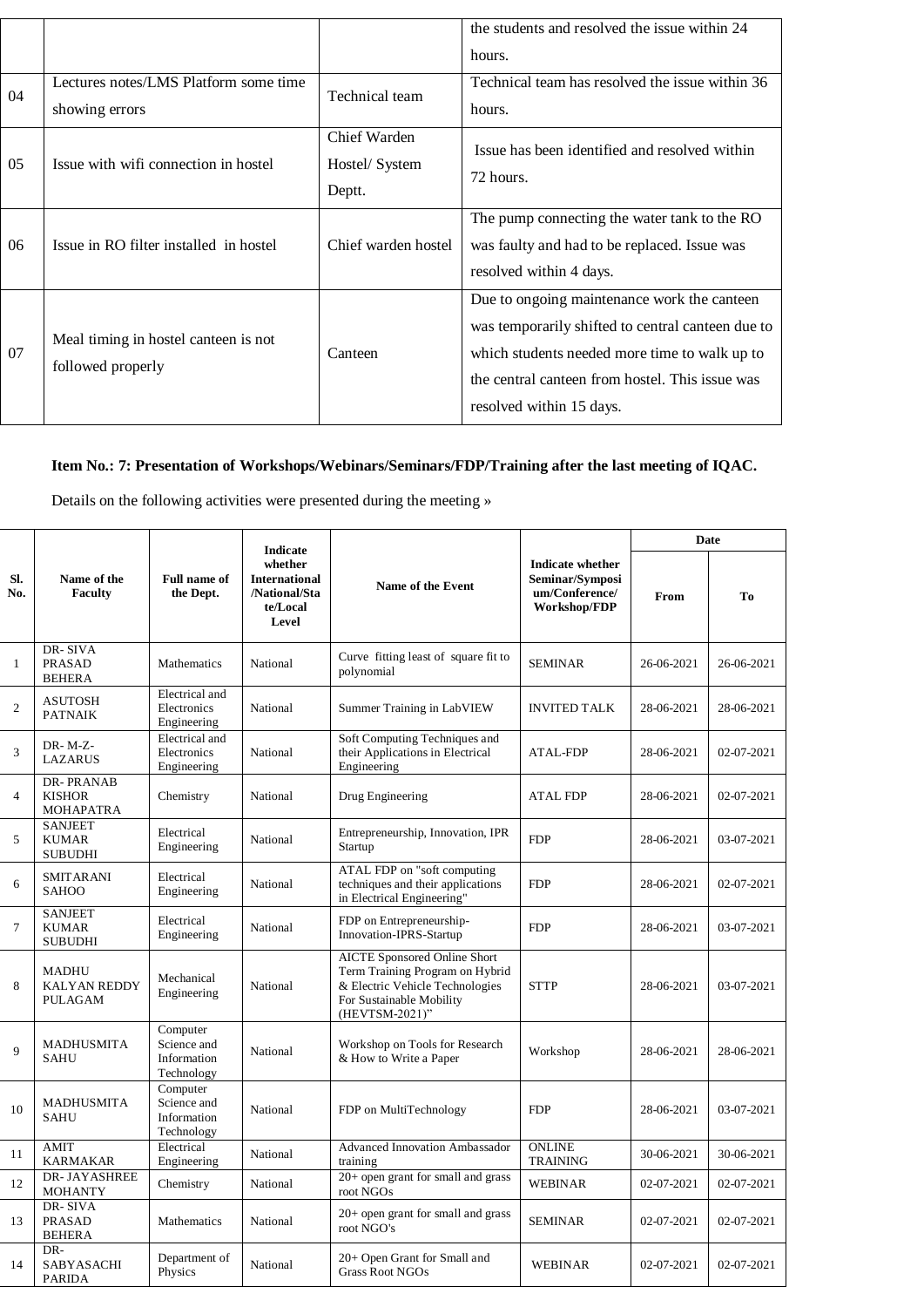| 15 | DR-BIKASH<br><b>RANJAN</b><br>MOHARANA           | Mechanical<br>Engineering                              | National      | FDP on "Research Planning and<br>Business Development using IPR"<br>organized by Department of<br>Physics, SRM TRP Engineering<br>College, Trichy                                    | <b>FDP</b>                                | 03-07-2021 | 03-07-2021 |
|----|--------------------------------------------------|--------------------------------------------------------|---------------|--------------------------------------------------------------------------------------------------------------------------------------------------------------------------------------|-------------------------------------------|------------|------------|
| 16 | DR-GANESWAR<br>MAHANTA                           | Mathematics                                            | National      | Research Methodology in<br>Engineering                                                                                                                                               | <b>SEMINAR</b>                            | 04-07-2021 | 04-07-2021 |
| 17 | <b>RUPALI</b><br><b>BALABANTARA</b><br>YA        | Electrical<br>Engineering                              | National      | (ATAL) FDP on "State of the art<br>applications and research areas in<br>high voltage engineering<br>(RAHVE-2021)"                                                                   | <b>FDP</b>                                | 05-07-2021 | 09-07-2021 |
| 18 | <b>SANJEET</b><br><b>KUMAR</b><br><b>SUBUDHI</b> | Electrical<br>Engineering                              | National      | ATAL FDP on Micro grid an<br>Opportunity: Electric Vehicles and<br>Renewable energy Resources                                                                                        | <b>FDP</b>                                | 05-07-2021 | 09-07-2021 |
| 19 | DR- AMARESH<br><b>CHANDRA</b><br><b>PANDA</b>    | Mathematics                                            | National      | Machine Learning and Computer<br>Vision                                                                                                                                              | FDP[AICTE-<br>ATAL]                       | 05-07-2021 | 09-07-2021 |
| 20 | <b>ASUTOSH</b><br><b>PATNAIK</b>                 | Electrical and<br>Electronics<br>Engineering           | National      | <b>AICTE Examination Reforms</b><br>Workshop                                                                                                                                         | <b>WORKSHOP</b>                           | 08-07-2021 | 10-07-2021 |
| 21 | DR-JAYASHREE<br><b>MOHANTY</b>                   | Chemistry                                              | National      | Envisioning the reforms in Higher<br>education in the context of<br>National Education Policy-2020                                                                                   | <b>WEBINAR BY</b><br>AICTE, INDIA         | 08-07-2021 | 08-07-2021 |
| 22 | DR-<br>HIRANMAYEE<br>MOHAPATRA                   | Department of<br>Physics                               | International | International Conference on<br>Recent trends in science and<br>technology                                                                                                            | <b>INTERNATIONA</b><br>L CONFERENCE       | 08-07-2021 | 09-07-2021 |
| 23 | DR- VANDANA<br>JHA                               | Electrical<br>Engineering                              | National      | <b>ATAL Academy Online</b><br><b>Elementary Faculty Development</b><br>Programme on "Electrical<br>Distribution System Analysis with<br>Renewable Energy Sources"                    | <b>FDP</b>                                | 12-07-2021 | 16-07-2021 |
| 24 | PRIYANKA SEN                                     | Electrical<br>Engineering                              | National      | <b>ATAL FDP</b> on "Electrical<br>Distribution System Analysis with<br>Renewable Energy Sources"                                                                                     | <b>FDP</b>                                | 12-7-2021  | 16-7-2021  |
| 25 | <b>SANJEET</b><br><b>KUMAR</b><br><b>SUBUDHI</b> | Electrical<br>Engineering                              | National      | ATAL FDP on Recent Trends in<br>Power System Operation and<br>Control                                                                                                                | <b>FDP</b>                                | 12-07-2021 | 16-07-2021 |
| 26 | VANDANA JHA                                      | Electrical<br>Engineering                              | National      | <b>Electrical Distribution System</b><br>Analysis with Renewable Energy<br>Sources                                                                                                   | <b>FDP</b>                                | 12-07-2021 | 16-07-2021 |
| 27 | PRIYANKA SEN                                     | Electrical<br>Engineering                              | National      | "Electrical Distribution System<br>Analysis with Renewable Energy<br>Sources"                                                                                                        | <b>FDP</b>                                | 12-07-2021 | 2021-07-16 |
| 28 | DR-AMARESH<br><b>CHANDRA</b><br><b>PANDA</b>     | Mathematics                                            | National      | Enriching the Learning<br>Experience through Experiential<br>Learning                                                                                                                | FDP[AICTE-<br>ATAL]                       | 12-07-2021 | 16-07-2021 |
| 29 | DR-SANJITA<br><b>LENKA</b>                       | Master of<br><b>Business</b><br>Administration         | National      | Enriching the learning experiences<br>through experiential learning                                                                                                                  | <b>ATAL FDP</b>                           | 12-07-2021 | 16-07-2021 |
| 30 | <b>MADHU</b><br>KALYAN REDDY<br>PULAGAM          | Mechanical<br>Engineering                              | National      | "Advances in Materials &<br>Manufacturing"                                                                                                                                           | <b>FDP</b>                                | 12-07-2021 | 16-07-2021 |
| 31 | DR-BIKASH<br><b>RANJAN</b><br>MOHARANA           | Mechanical<br>Engineering                              | National      | International webinar on "Medical<br>Physics and Nano-Medicine for<br>Cancer Treatment" organized by<br>Department of Physics, Dr-<br>Harisingh Gour University, Sagar<br>University | <b>SEMINAR</b>                            | 12-07-2021 | 12-07-2021 |
| 32 | AMIT<br><b>KARMAKAR</b>                          | Electrical<br>Engineering                              | National      | MDP on Career Counseling                                                                                                                                                             | <b>MASTERCLASS</b>                        | 16-07-2021 | 18-07-2021 |
| 33 | <b>DR-GANESWAR</b><br>MAHANTA                    | Mathematics                                            | National      | Design and Fabrication of Power<br>electronics converts for high<br>power industrial drives-                                                                                         | <b>SEMINAR</b>                            | 18-07-2021 | 18-07-2021 |
| 34 | DR-SANTANU<br><b>KUMAR PATRA</b>                 | Department of<br>Agriculture<br>and Allied<br>Sciences | National      | Carbon Footprint reduction &<br>Clean Development Mechanism                                                                                                                          | <b>ONLINE</b><br>TRAINING                 | 21-07-2021 | 22-07-2021 |
| 35 | DR-JAYASHREE<br><b>MOHANTY</b>                   | Chemistry                                              | National      | Two days online training<br>programme on carbon footprint<br>reduction and clean development<br>mechanism                                                                            | <b>WEBINAR/ONLI</b><br><b>NE TRAINING</b> | 21-07-2021 | 22-07-2021 |
| 36 | DR-JAYASHREE<br><b>MOHANTY</b>                   | Chemistry                                              | National      | Enriching engineering education<br>through experiential, collaborative<br>and social learning                                                                                        | WEBINAR BY<br>AICTE, INDIA                | 23-07-2021 | 23-07-2021 |
| 37 | DR-SIVA<br>PRASAD<br><b>BEHERA</b>               | Mathematics                                            | National      | Ambient intelligence in Deep<br>learing                                                                                                                                              | <b>FDP</b>                                | 26-07-2021 | 31-07-2021 |
| 38 | DR-SANJITA<br><b>LENKA</b>                       | Master of<br><b>Business</b><br>Administration         | National      | <b>Effective Teamwork</b>                                                                                                                                                            | <b>ATAL FDP</b>                           | 26-07-2021 | 30-07-2021 |
| 39 | DR-SASMITA<br><b>MISHRA</b>                      | Master of<br><b>Business</b><br>Administration         | National      | Enriching the learning experiences<br>through experiential learning                                                                                                                  | <b>ATAL FDP</b>                           | 26-07-2021 | 30-07-2021 |
| 40 | DR-<br>SABYASACHI<br><b>PARIDA</b>               | Department of<br>Physics                               | Local level   | Orientation Session by<br><b>Innovation Ambassador</b>                                                                                                                               | WEBINAR                                   | 27-07-2021 | 27-07-2021 |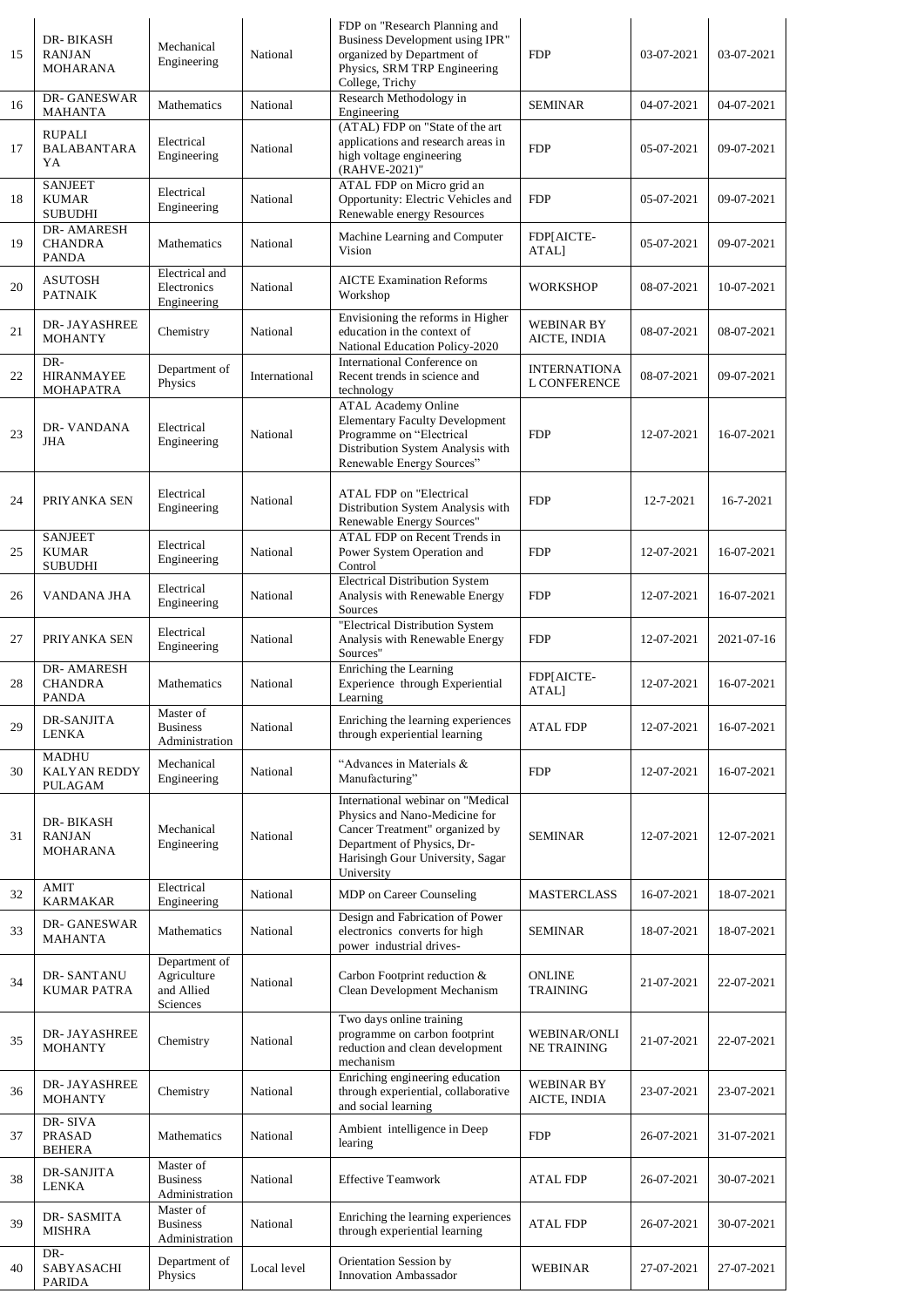| 41 | DR-<br>TARAPRASAD<br>MOHAPATRA                     | Mechanical<br>Engineering                              | International | Recent Advances in Sustainable<br>Materials (GC-RASM 2021)                                                                                                                                                                                   | <b>CONFERENCE</b>                 | 29-07-2021 | 30-07-2021 |
|----|----------------------------------------------------|--------------------------------------------------------|---------------|----------------------------------------------------------------------------------------------------------------------------------------------------------------------------------------------------------------------------------------------|-----------------------------------|------------|------------|
| 42 | DR-SANTANU<br>KUMAR PATRA                          | Department of<br>Agriculture<br>and Allied<br>Sciences | National      | Ecosystem for Sustainable FPO                                                                                                                                                                                                                | WEBINAR                           | 30-07-2021 | 30-07-2021 |
| 43 | DR-JAYASHREE<br><b>MOHANTY</b>                     | Chemistry                                              | National      | Certificate course on Impactful<br>leadership in a VUCA world                                                                                                                                                                                | <b>WORKSHOP</b>                   | 31-07-2021 | 30-10-2021 |
| 44 | <b>RUDRA</b><br><b>NARAYAN</b><br>MOHAPATRO        | Chemical<br>Engineering                                | National      | <b>AICTE Training And Learning</b><br>(ATAL) Academy Online FDP on<br>"Advances in Pollution Control<br>Technologies and Sustainable<br>Development "from 02/8/2021 to<br>6/8/2021 at Malaviya National<br>Institute of Technology           | <b>FDP</b>                        | 02-08-2021 | 06-08-2021 |
| 45 | DR-SIVA<br><b>PRASAD</b><br><b>BEHERA</b>          | Mathematics                                            | National      | National educational Policy-2021                                                                                                                                                                                                             | <b>SEMINAR</b>                    | 07-08-2021 | 07-08-2021 |
| 46 | <b>RUDRA</b><br><b>NARAYAN</b><br><b>MOHAPATRO</b> | Chemical<br>Engineering                                | National      | <b>AICTE Training And Learning</b><br>(ATAL) Academy Online FDP on<br>"Sustainable Green Composites:<br>Design, Manufacturing and<br>Characterization "from<br>09/08/2021 to 13/08/2021 at<br>National Institute of Technology,<br>Meghalaya | <b>FDP</b>                        | 09-08-2021 | 13-08-2021 |
| 47 | DR L SATISH<br><b>KUMAR</b><br><b>ACHARY</b>       | Chemistry                                              | National      | <b>AICTE Training and Learning</b><br>(ATAL) Academy                                                                                                                                                                                         | <b>FDP</b>                        | 09-08-2021 | 13-08-2021 |
| 48 | PRIYANKA SEN                                       | Electrical<br>Engineering                              | National      | "Challenges and Control of Green<br>and Sustainable Energy systems<br>using Artificial Intelligence<br>techniques                                                                                                                            | <b>FDP</b>                        | 09-08-2021 | 2021-08-13 |
| 49 | DR- JAYASHREE<br><b>MOHANTY</b>                    | Chemistry                                              | National      | Talk on National Education Policy<br>2020                                                                                                                                                                                                    | <b>WEBINAR BY</b><br>AICTE, INDIA | 10-08-2021 | 10-08-2021 |
| 50 | DR-NILADRI<br><b>BIHARI DEBATA</b>                 | Chemistry                                              | National      | Talk on National Education Policy<br>2020                                                                                                                                                                                                    | <b>WEBINAR BY</b><br>AICTE, INDIA | 10-08-2021 | 10-08-2021 |
| 51 | VANDANA JHA                                        | Electrical<br>Engineering                              | National      | Two-days E-Training on Financial<br>Modeling and Monitoring of Solar<br>Plants                                                                                                                                                               | <b>FDP</b>                        | 14-08-2021 | 15-08-2021 |
| 52 | DR L SATISH<br><b>KUMAR</b><br><b>ACHARY</b>       | Chemistry                                              | National      | <b>AICTE Training and Learning</b><br>(ATAL) Academy                                                                                                                                                                                         | <b>FDP</b>                        | 16-08-2021 | 20-08-2021 |
| 53 | PRIYANKA SEN                                       | Electrical<br>Engineering                              | National      | ATAL FDP ON "Challenges and<br>Opportunities in Integration of<br>Electric Vehicles with Smart<br>Electric Grids                                                                                                                             | <b>FDP</b>                        | 16-08-2021 | 20-08-2021 |
| 54 | <b>DR-SWAROOP</b><br><b>MOHANTY</b>                | Master of<br><b>Business</b><br>Administration         | International | Investing in Stock Markets -<br><b>Latest Trends</b>                                                                                                                                                                                         | <b>WORKSHOP</b>                   | 20-08-2021 | 21-08-2021 |
| 55 | TUSAR KANTI<br><b>DASH</b>                         | Electronics &<br>Communicatio<br>n Engineering         | National      | Emerging Materials, Sensors and<br>Devices for IoT and Industry 4-0                                                                                                                                                                          | <b>FDP</b>                        | 23-08-2021 | 27-08-2021 |
| 56 | DR-NIMISH<br><b>KUMAR</b><br><b>SRIVASTAVA</b>     | Electronics &<br>Communicatio<br>n Engineering         | National      | Emerging Materials, Sensors and<br>Devices for IoT and Industry 4-0                                                                                                                                                                          | <b>FDP</b>                        | 23-08-2021 | 27-08-2021 |
| 57 | <b>ASUTOSH</b><br><b>PATNAIK</b>                   | Electrical and<br>Electronics<br>Engineering           | National      | AICTE sponsored STTP on<br>Simulation with MATLAB from<br>Device to Circuit                                                                                                                                                                  | <b>STTP</b>                       | 30-08-2021 | 04-09-2021 |
| 58 | <b>MANI KANT</b><br><b>KUMAR</b>                   | Electronics &<br>Communicatio<br>n Engineering         | National      | Emerging technologies of OPTO-<br>VLSI and ITS application                                                                                                                                                                                   | <b>FDP</b>                        | 31-08-2021 | 04-09-2021 |
| 59 | DR-AJAY<br><b>KUMAR YADAV</b>                      | Electronics &<br>Communicatio<br>n Engineering         | National      | Emerging technologies of OPTO-<br>VLSI and ITS application                                                                                                                                                                                   | <b>FDP</b>                        | 31-08-2021 | 04-09-2021 |
| 60 | <b>ASUTOSH</b><br><b>PATNAIK</b>                   | Electrical and<br>Electronics<br>Engineering           | National      | Recent Trends in Nanotechnology<br>and Nan electronics                                                                                                                                                                                       | <b>WORKSHOP</b>                   | 01-09-2021 | 05-09-2021 |
| 61 | DR-SANTANU<br><b>KUMAR PATRA</b>                   | Department of<br>Agriculture<br>and Allied<br>Sciences | International | Advances in Agripreneurship &<br>Skill Development for Reshaping<br>the future of Indian Agriculture                                                                                                                                         | <b>ONLINE</b><br>TRAINING         | 01-09-2021 | 15-09-2021 |
| 62 | DR-BIKASH<br><b>CHANDRA</b><br><b>BEHERA</b>       | Mechanical<br>Engineering                              | International | East Europe Conference on AM<br>materials - EECAM21, At:<br>Belagrade, Serbia                                                                                                                                                                | <b>CONFERENCE</b>                 | 02-09-21   | 04-09-21   |
| 63 | DR-AJAY<br><b>KUMAR YADAV</b>                      | Electronics &<br>Communicatio<br>n Engineering         | National      | Simulation, Modeling and<br>Application of Advanced<br>Semiconductor Devices                                                                                                                                                                 | <b>FDP</b>                        | 05-09-2021 | 09-09-2021 |
| 64 | TAPASSWINI<br><b>PATTNAIK</b>                      | Electronics &<br>Communicatio<br>n Engineering         | National      | Machine Learning in Medical<br><b>Image Processing</b>                                                                                                                                                                                       | <b>WORKSHOP</b>                   | 05-09-2021 | 09-09-2021 |
| 65 | DR-ASHWIN<br><b>SAHOO</b>                          | Electrical<br>Engineering                              | National      | <b>ELECTRIC VEHICLE:</b><br><b>CHALLENGES IN CHARGING</b><br>& THEIR IMPACT ON POWER<br>GRID"                                                                                                                                                | <b>ATAL-FDP</b>                   | 06-09-2021 | 10-09-2021 |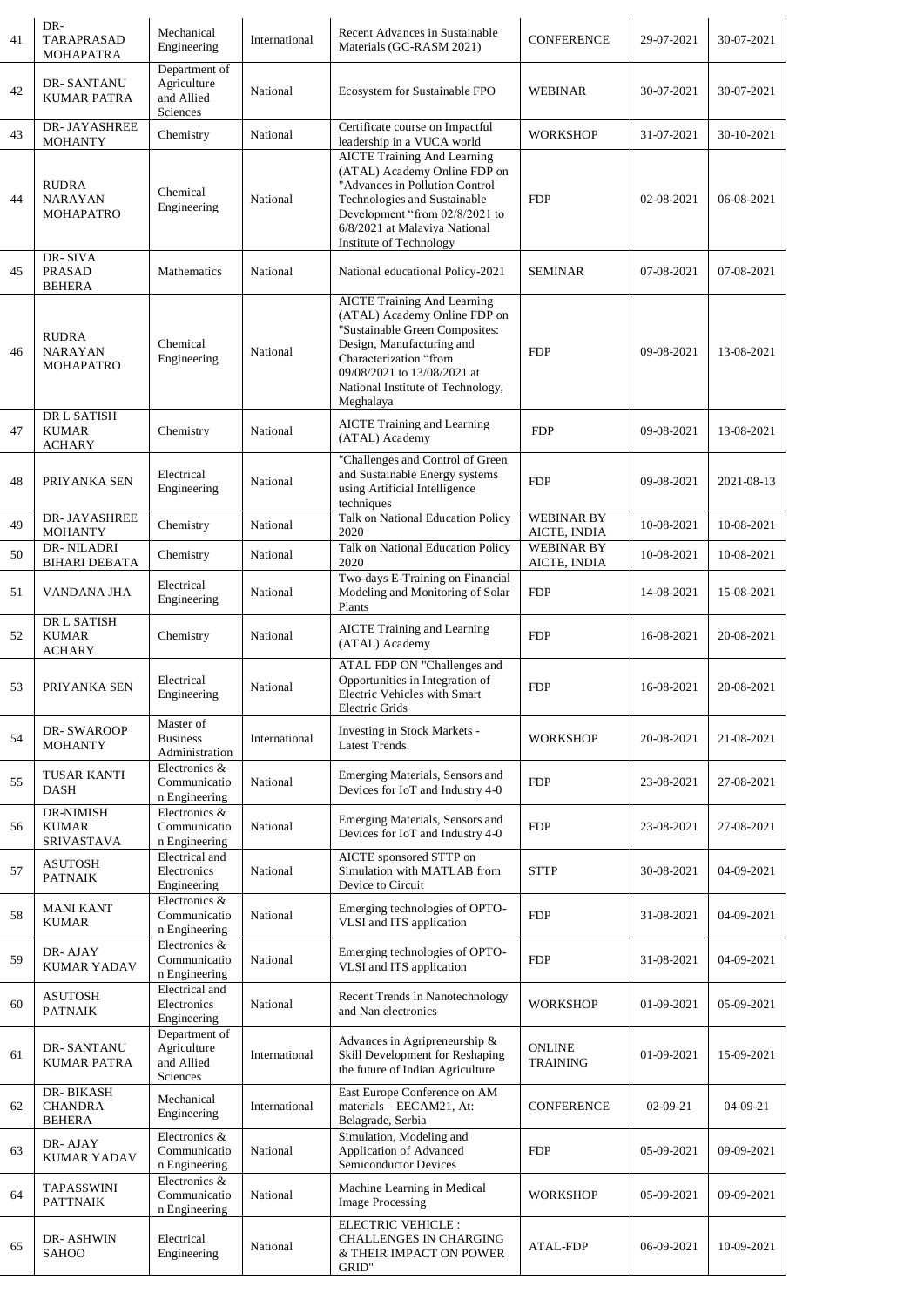| 66 | DR-AJAY<br><b>KUMAR YADAV</b>                    | Electronics &<br>Communicatio<br>n Engineering         | National          | Machine Learning and Data<br>Science                                                                                                                                                                                                           | <b>FDP</b>          | 11-09-2021 | 11-09-2021 |
|----|--------------------------------------------------|--------------------------------------------------------|-------------------|------------------------------------------------------------------------------------------------------------------------------------------------------------------------------------------------------------------------------------------------|---------------------|------------|------------|
| 67 | DR-AJAY<br><b>KUMAR YADAV</b>                    | Electronics &<br>Communicatio<br>n Engineering         | National          | <b>EBSCO</b> eBooks/ECM                                                                                                                                                                                                                        | <b>FDP</b>          | 14-09-2021 | 14-09-2021 |
| 68 | MS- AYUTA<br><b>MOHANTY</b>                      | Humanities<br>and Social<br>Science                    | National          | Research to Reality Workshop-<br>Technology Transfer & IP<br>Management                                                                                                                                                                        | <b>WORKSHOP</b>     | 16-09-21   | 17-09-21   |
| 69 | <b>SANJEET</b><br><b>KUMAR</b><br><b>SUBUDHI</b> | Electrical<br>Engineering                              | National          | AICTE Sponsored STTP on<br>Simulation with MATLAB from<br>device to circuit                                                                                                                                                                    | <b>FDP</b>          | 20-09-2021 | 25-09-2021 |
| 70 | <b>NABADEEP</b><br><b>PATRA</b>                  | Electrical<br>Engineering                              | National          | Online Elementary FDP on "<br>Futuristic Electric Transportation<br>Systems"                                                                                                                                                                   | <b>FDP</b>          | 20-09-2021 | 24-09-2021 |
| 71 | PRIYANKA SEN                                     | Electrical<br>Engineering                              | National          | <b>Faculty Development Program</b><br>(FDP) on "Emerging Applications<br>of Advanced Power Electronic<br>Converters"                                                                                                                           | <b>FDP</b>          | 20-09-2021 | 2021-09-24 |
| 72 | ASUTOSH<br><b>PATNAIK</b>                        | Electrical and<br>Electronics<br>Engineering           | National          | Semiconductor Devices,<br>Microwave & Renewable Energy<br>(SDMRE 2021)                                                                                                                                                                         | <b>FDP</b>          | 21-09-2021 | 25-09-2021 |
| 73 | MANI KANT<br><b>KUMAR</b>                        | Electronics &<br>Communicatio<br>n Engineering         | National          | AI amd Machine learning<br>application in biomedical<br>engineering                                                                                                                                                                            | <b>FDP</b>          | 21-09-2021 | 25-09-2021 |
| 74 | DR-SWAROOP<br><b>MOHANTY</b>                     | Master of<br><b>Business</b><br>Administration         | International     | International Workshop on<br><b>Advance Statistical Data Analysis</b><br><b>Using SPSS</b>                                                                                                                                                     | WORKSHOP            | 21-09-2021 | 27-09-2021 |
| 75 | PRIYANKA SEN                                     | Electrical<br>Engineering                              | International     | Sustainable Energy and<br><b>Technological Advancements</b><br>(ISSETA 2021                                                                                                                                                                    | <b>SYMPOSIUM</b>    | 24-09-2021 | 25-09-2021 |
| 76 | DR-AJAY<br><b>KUMAR YADAV</b>                    | Electronics &<br>Communicatio<br>n Engineering         | International     | 4th International Conference on<br>VLSI, Communication and Signal<br>Prosessing (VCAS-21)                                                                                                                                                      | <b>CONFERENCE</b>   | 24-09-2021 | 26-09-2021 |
| 77 | <b>PRASHEET</b><br><b>MISHRA</b>                 | Mechanical<br>Engineering                              | International     | <b>ICRAMERD 21</b>                                                                                                                                                                                                                             | <b>CONFERENCE</b>   | 24-09-2021 | 25-09-2021 |
| 78 | DR-<br><b>HIRANMAYEE</b><br>MOHAPATRA            | Department of<br>Physics                               | National<br>Level | National Seminar on Emerging<br>trends in physical science                                                                                                                                                                                     | NATIONAL<br>SEMINAR | 27-09-2021 | 01-10-2021 |
| 79 | DR L SATISH<br><b>KUMAR</b><br>ACHARY            | Chemistry                                              | International     | International conference on<br>Recent Trends in Green<br>Chemistry;                                                                                                                                                                            | <b>CONFERENCE</b>   | 28-09-2021 | 30-09-2021 |
| 80 | DR-GULMI<br><b>CHAKRABORTY</b>                   | Chemistry                                              | International,    | International conference on<br>Recent Trends in Green<br>Chemistry;                                                                                                                                                                            | <b>CONFERENCE</b>   | 28-09-2021 | 30-09-2021 |
| 81 | DR-SOUMEN<br>GIRI                                | Chemistry                                              | International,    | International conference on<br>Recent Trends in Green Chemistry                                                                                                                                                                                | CONFERENCE          | 28-09-2021 | 30-09-2021 |
| 82 | DR-TAPAS<br><b>GUCHHAIT</b>                      | Chemistry                                              | International     | International conference on<br>Recent Trends in Green Chemistry                                                                                                                                                                                | <b>CONFERENCE</b>   | 28-09-2021 | 30-09-2021 |
| 83 | DR- SRINITA<br><b>SONALIN</b>                    | Chemistry                                              | International     | International conference on<br>Recent Trends in Green Chemistry                                                                                                                                                                                | <b>CONFERENCE</b>   | 28-09-2021 | 30-09-2021 |
| 84 | DR-SANTANU<br><b>KUMAR PATRA</b>                 | Department of<br>Agriculture<br>and Allied<br>Sciences | National          | Maintaining Health at Work place<br>to increase productivity                                                                                                                                                                                   | WEBINAR             | 29-09-2021 | 29-09-2021 |
| 85 | DR-GULMI<br><b>CHAKRABORTY</b>                   | Chemistry                                              | National          | <b>AICTE</b> Incorporating Universal<br>Human Values in Education (An<br><b>AICTE</b> Initiative)                                                                                                                                              | <b>FDP</b>          | 04-10-2021 | 08-10-2021 |
| 86 | DR-SOUMEN<br>GIRI                                | Chemistry                                              | National          | <b>AICTE</b> Incorporating Universal<br>Human Values in Education (An<br><b>AICTE</b> Initiative)                                                                                                                                              | <b>FDP</b>          | 04-10-2021 | 08-10-2021 |
| 87 | DR-TAPAS<br><b>GUCHHAIT</b>                      | Chemistry                                              | National          | <b>AICTE</b> Incorporating Universal<br>Human Values in Education (An<br><b>AICTE</b> Initiative)                                                                                                                                              | <b>FDP</b>          | 4-10-2021  | 8-10-2021  |
| 88 | DR-SRINITA<br>SONALIN                            | Chemistry                                              | National          | <b>AICTE</b> Incorporating Universal<br>Human Values in Education (An<br><b>AICTE</b> Initiative)                                                                                                                                              | <b>FDP</b>          | 04-10-2021 | 08-10-2021 |
| 89 | DR-TAPAS<br><b>GUCHHAIT</b>                      | Chemistry                                              | National          | <b>AICTE</b> Incorporating Universal<br>Human Values in Education (An<br><b>AICTE</b> Initiative)                                                                                                                                              | <b>FDP</b>          | 4-10-2021  | 8-10-2021  |
| 90 | DR-ANUP<br><b>KUNDU</b>                          | Chemical<br>Engineering                                | National          | <b>AICTE Training And Learning</b><br>(ATAL) Academy Online<br>Elementary FDP on " Cutting-<br>edge multidisciplinary research in<br>the field of fluids" from<br>11/10/2021 to 15/10/2021 at<br>National Institute of Technology<br>Rourkela- | <b>FDP</b>          | 11-10-2021 | 15-10-2021 |
| 91 | DR-JAYASHREE<br><b>MOHANTY</b>                   | Chemistry                                              | National          | "Feature Funding Opportunities<br>for NGOs and Academic Institute-<br>Oct-2021                                                                                                                                                                 | WEBINAR             | 15-10-2021 | 15-10-2021 |
| 92 | DR-JAYASHREE<br><b>MOHANTY</b>                   | Chemistry                                              | National          | "Feature Funding Opportunities<br>for NGOs and Academic Institute-<br>Oct-2021                                                                                                                                                                 | WEBINAR             | 15-10-2021 | 15-10-2021 |
| 93 | DR-TAPAS<br><b>GUCHHAIT</b>                      | Chemistry                                              | National          | <b>Featured Funding Opportunities</b><br>for NGOs and Academic Institute                                                                                                                                                                       | WENINAR             | 15-10-2021 | 15-10-2021 |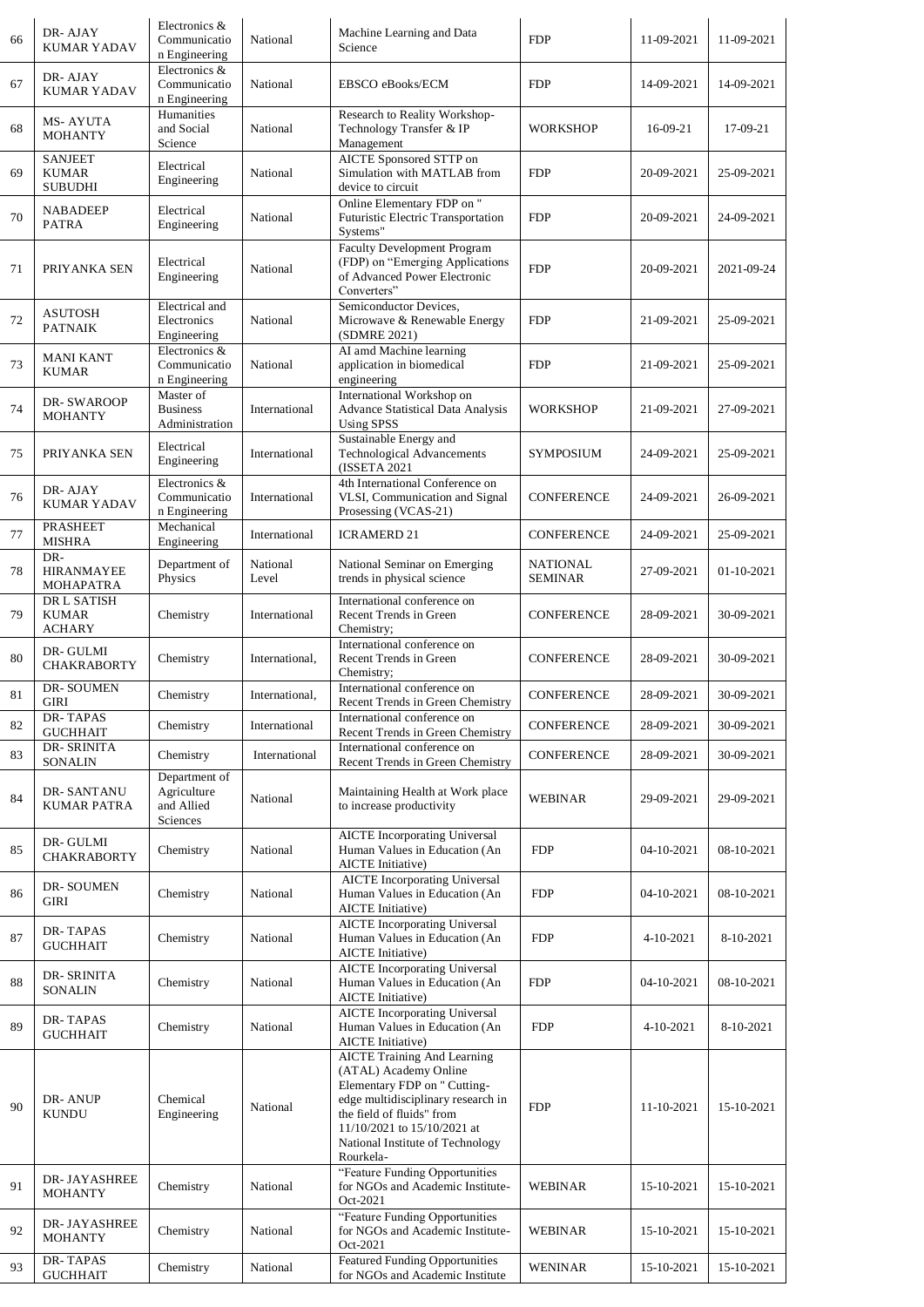| 94                   | <b>DR-JAYASHREE</b><br><b>MOHANTY</b>                 | Chemistry                                      | National | Feature funding opportunities for<br>NGOs and academic institure-Oct-<br>2021 | <b>WEBINAR</b>                      | 15-10-2021 | 15-10-2021 |
|----------------------|-------------------------------------------------------|------------------------------------------------|----------|-------------------------------------------------------------------------------|-------------------------------------|------------|------------|
| 95                   | DR-L-SATISH<br>K-ACHARY                               | Chemistry                                      | National | National Virtual Conference on<br><b>Smart Nanomaterials-2021</b>             | <b>CONFERENCE</b>                   | 16-10-2021 | 16-10-2021 |
| 96                   | <b>DR-JAYASHREE</b><br><b>MOHANTY</b>                 | Chemistry                                      | National | Virtual class on Grant writing                                                | WEBINAR                             | 18-10-2021 | 22-10-2021 |
| 97                   | <b>DR-PRANAB</b><br><b>KISHOR</b><br><b>MOHAPATRA</b> | Chemistry                                      | National | <b>Nonviolent Communication</b>                                               | <b>ORIENTATION</b><br><b>COURSE</b> | 20-10-2021 | 21-02-2021 |
| 98                   | <b>DR-SANDEEPAN</b><br><b>MAITY</b>                   | Chemistry                                      | National | Evolution of Smart Materials and<br>their Contemporary Advances               | <b>FDP</b>                          | 25-10-2021 | 30-10-2021 |
| 99                   | <b>DR-SRINITA</b><br><b>SONALIN</b>                   | Chemistry                                      | National | Evolution of Smart Materials and<br>their Contemporary Advances               | <b>FDP</b>                          | 25-10-2021 | 30-10-2021 |
| 10<br>$\Omega$       | DR-TAPAS<br><b>GUCHHAIT</b>                           | Chemistry                                      | national | Evolution of Smart Materials and<br>their Contemporary Advances               | <b>FDP</b>                          | 25-10-2021 | 30-10-2021 |
| 10<br>1              | DR-GULMI<br><b>CHAKRABORTY</b>                        | Chemistry                                      | National | "Evolution of<br>Smart Materials and their<br><b>Contemporary Advances</b>    | <b>FDP</b>                          | 26-10-2021 | 31-10-2021 |
| 10<br>$\overline{c}$ | <b>DR-SWAROOP</b><br><b>MOHANTY</b>                   | Master of<br><b>Business</b><br>Administration | National | One Day National E-Conference<br>On - Emerging Trends in<br>Accounting -      | <b>CONFERENCE</b>                   | 29-10-2021 | 29-10-2021 |